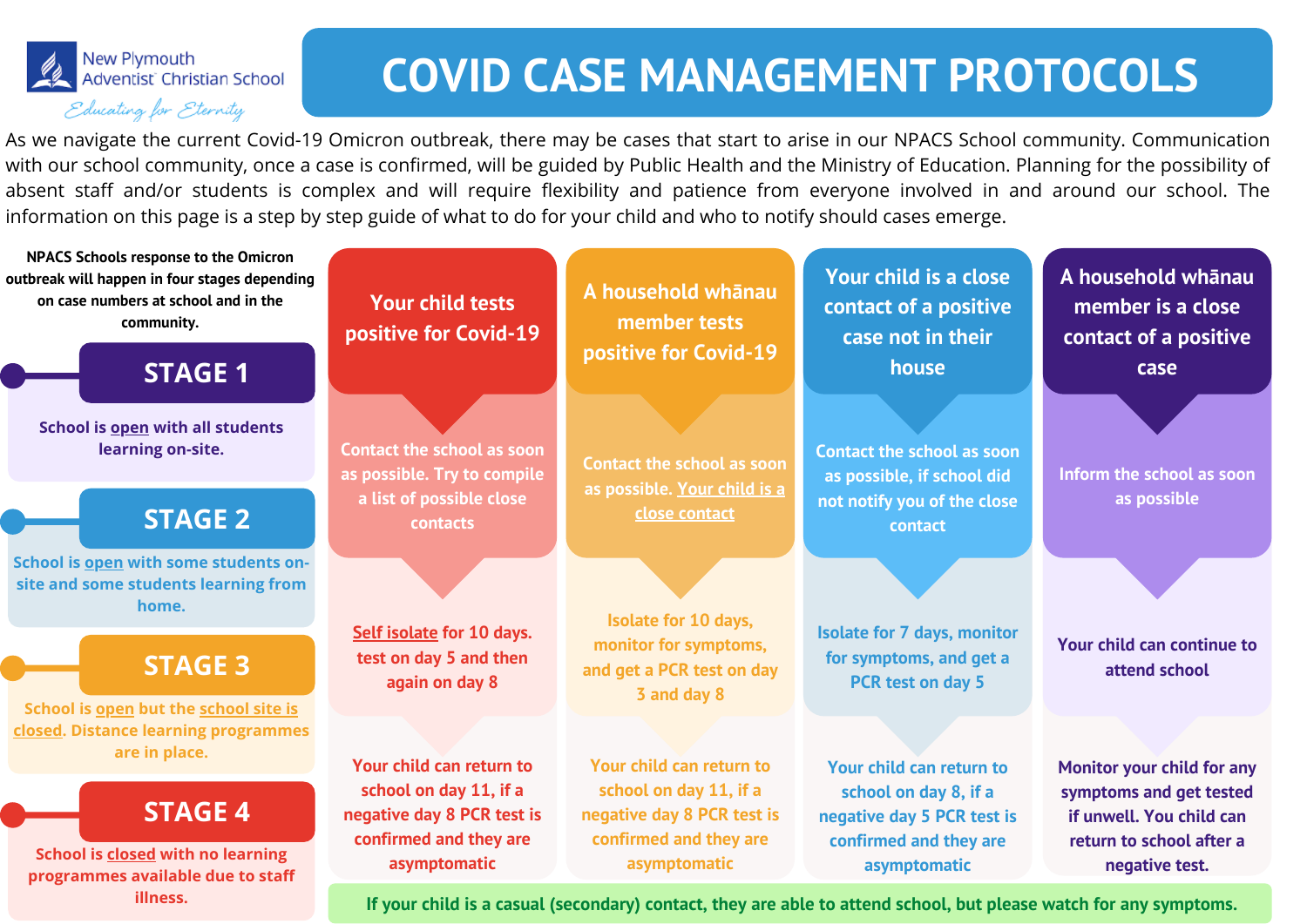

New Plymouth Adventist Christian School

#### Educating for Eternity

# **PHASE 2 FREQUENTLY ASKED QUESTIONS**

Q Who do we advise if A **Who do we advise if our child tests positive for Covid-19?**

Please contact the Principal at school on **753 5495** or cellphone **027 555 1863** or email **principal@npacs.school.nz** as soon as possible.

**My child is a close contact.**

**What does this mean?**

This means your child has had close contact

with a positive case.

**Q** My child has tested<br>positive for Covid**positive for Covid-19. What does this mean?**

Your child must self-isolate for seven days

from the date they had contact with the

case.

Testing must happen on Day Five.

Your child can stop isolating and return to

school after a negative Day 5 test and once

seven days have passed.



Q A

We follow a response plan that is guided by the Ministry of Health and the Ministry of Education.

Your child will need to self isolate and your whānau members will be designated as close contacts.

- Seeking confirmation of the positive case and time frames around the infectious period
- If this is a school day, we will establish contract tracing
- We will advise classes that are close contacts via email and a phone call

 $\begin{array}{ccc}\n\bullet & \bullet & \bullet \\
\bullet & \bullet & \bullet & \bullet \\
\bullet & \bullet & \bullet & \bullet\n\end{array}$ **What will the school do if there is a positive case?**

- 
- **If this occurs during the day, whānau will be asked to collect their child as soon as possible**
- The rest of the school will be advised of the case and will be classed as casual contacts

This involves:

- Your child will need to self-isolate for 10 days
- **If at home**, your whānau will be close contacts and also need to selfisolate as per the guidelines
- 
- **If at school**, we will need to determine close contacts and notify wider whānau
- 
- 
- Support for testing and care will be provided by Regional Public Health



This involves:



**A member of our**

**household is a close**

**contact. How does**

**this affect my child?**

Your child is classed as a casual (secondary) contact, so they can attend school as they have had no direct contact with the positive case.

If the household member tests positive, then your child becomes a close contact and must self-isolate.